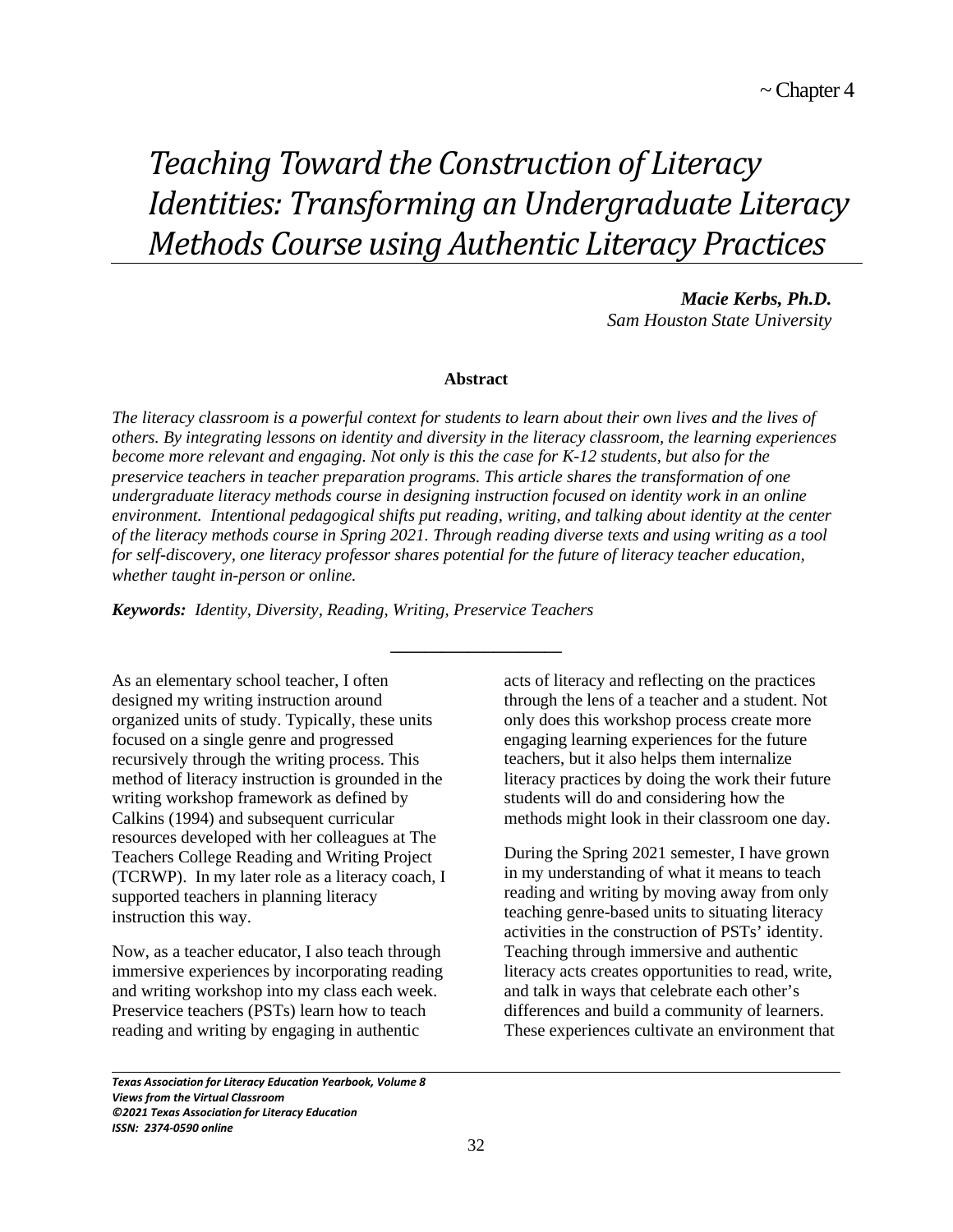encourages PSTs to appreciate diverse perspectives and explore their own literacy identities through the intentional selection of inclusive literature and writing opportunities.

Identity is "composed of notions of who we are, who others say we are (in both positive and negative ways), and whom we desire to be" (Muhammad, 2020, p. 67). Because our identities are constantly being redefined both by ourselves and others (Muhammad, 2020), writing can serve as a tool for self-discovery while reading can provide truths about diverse groups of people. By integrating lessons on identity into literacy instruction, the learning experience for students is more relevant and engaging (Muhammad & Mosley, 2021).

McCarthey and Moje (2002) contend, "identity construction might be unconscious" because of the nature of forming identities as we interact within social, cultural, and political groups (p. 233). However, the way we represent our identity is more "conscious and strategic" because of how we choose to represent (or not represent) qualities of ourselves in a certain way (McCarthey & Moje, 2002, p. 233). Therefore, the instruction inside of a literacy classroom, whether in a K-12 school or university, can be a way to help support and challenge the identities of learners. Most importantly, teaching literacy and providing a safe space for learners to explore their identity can be "stabilizing" for learners (McCarthey & Moje, 2002, p. 333). Amidst a global pandemic, the possibility of stability is even more critical for young adult learners.

A focus on identity in a literacy classroom is not just about self-discovery, but also about nurturing an appreciation of diversity. Ahmed (2018) argues that we must explicitly teach and practice social comprehension so that our students are equipped with skills to both question and listen. Doing so will nurture empathetic students who are willing to be courageous in important conversations about vital issues (Ahmed, 2018).

Additionally, the texts used in a literacy classroom provide a strong foundation in developing an appreciation of diverse experiences. These texts should offer mirrors, windows, and sliding glass doors for students so that students not only see themselves represented, but also gain a deeper appreciation of diverse experiences (Bishop, 1990). As Bishop explained, "Literature transforms human experience and reflects it back to us, and in that reflection we can see our own lives and experiences as part of the larger human experience" (1990, p. ix).

Drawing on the understanding that literacy identities are shaped by and shape the texts that individuals read, write, and talk about (Lewis & del Valle, 2009; McCarthey, 2001; McCarthey & Moje, 2002; Moje & Luke, 2009), I created intentional pedagogical shifts that put reading, writing, and talking about identity at the center of my literacy methods course. When the COVID-19 pandemic required us all to quickly transform our in-person teaching to remote learning experiences, I was given the opportunity to restructure the activities in my literacy methods class. This article describes the process of not only shifting authentic literacy practices to an online platform, but also redesigning the course to align the reading and writing tasks of PSTs in ways that supported the construction of their own literacy identity.

This article is not grounded in the research of my PST's experiences but in the relevant literature that helped support the transformation in my university classroom. The pedagogical shifts described in this article captures only a small portion of the undergraduate course specific to the immersive literacy experiences of PSTs. I began this transformation by first reconsidering the content taught in my literacy methods course, then modifying my instructional approach to an online and digital context to enhance the redesign of the content.

# **Transformation in Content**

*Texas Association for Literacy Education Yearbook, Volume 8 Views from the Virtual Classroom ©2021 Texas Association for Literacy Education ISSN: 2374-0590 online*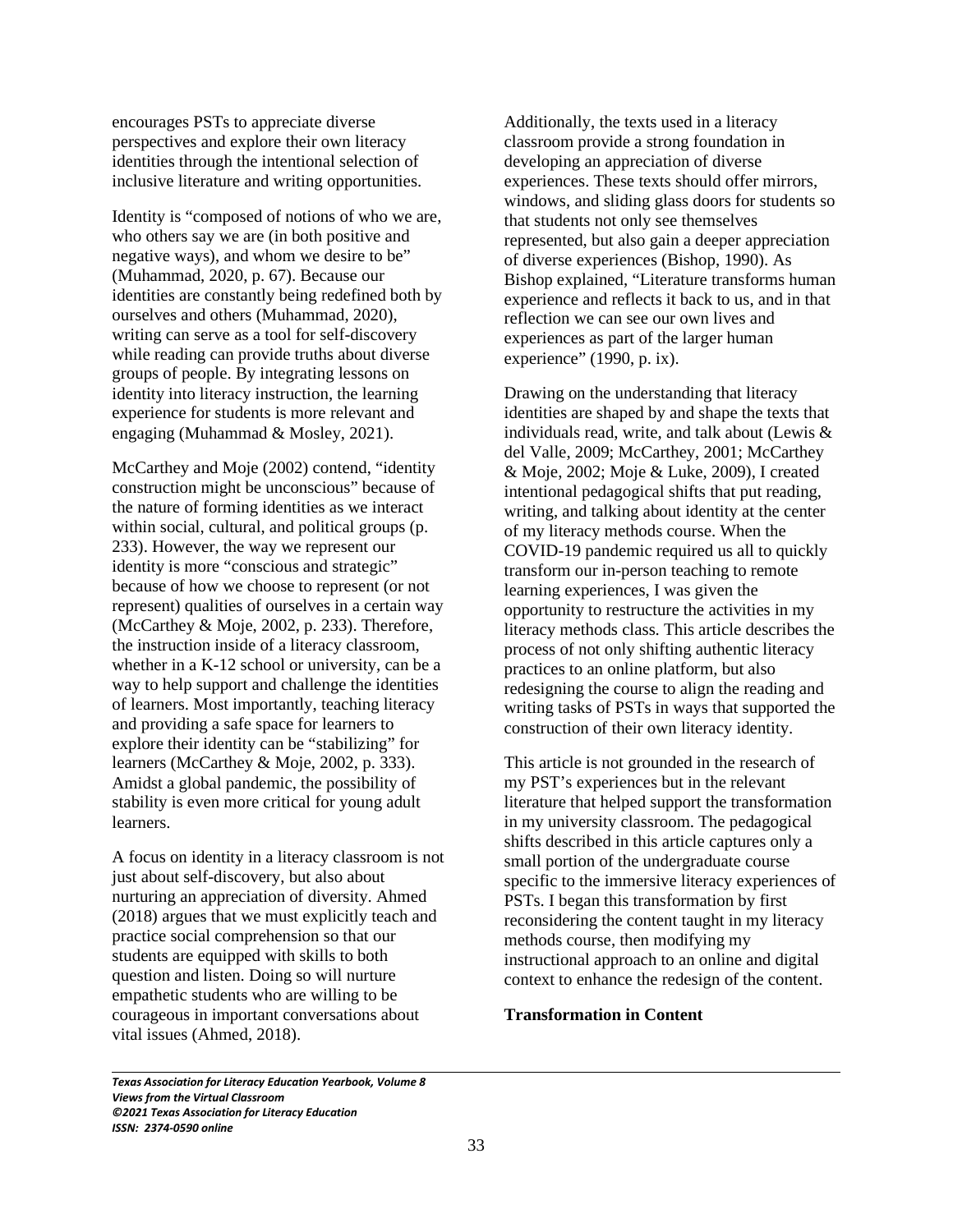At the end of each semester, I ask students to reflect on the experience of reading and writing in the university classroom, focusing on practices they intend to carry forward. Prior to this semester, the feedback for the writing experiences concerned me. While many PSTs raved about the experiences with reading throughout the semester, most did not echo this sentiment with writing. Reading and writing were inadvertently disconnected, and the PSTs each semester found the work they were doing as readers more engaging and relevant.

In revising the curriculum for teaching literacy methods online, I chose to spend more time on identity construction and representation (Lewis & del Valle, 2009; McCarthey, 2001; McCarthey & Moje, 2002; Moje & Luke, 2009) by better aligning authentic reading and writing experiences for PSTs. Instead of rebuilding my entire course, I sifted through practices that already existed, such as read alouds and independent writing tasks, and strove to enhance those areas with identity in mind.

I drew on Muhammad's culturally and historically responsive literacy framework detailed in Cultivating Genius (2020), Ahmed's social comprehension strategies as described in Being the Change (2018), and Rief's quick write structure in The Quickwrite Handbook (2018) to design weekly reading and writing workshop tasks that exposed PSTs to diverse texts and offered opportunities to write in response to those texts.

Muhammad (2020) explained "it is important to note that before educators begin to teach students to know themselves and others, teachers must first do their own self-work" (p. 76). Thus, I designed activities where the PSTs could write about their own identities and histories before exploring their biases, assumptions, and tensions, as advised by Muhammad (2020). I began the semester first with opportunities for self-discovery before expanding into the broader topic of diversity and inclusion inside of the classroom.

Because writing can be a powerful tool for introspection, I shifted in my approach to teaching writing with the PSTs. Instead of beginning the semester through genre-based units that progressed through the writing process as I had done in the past, I designed open-ended writing tasks as a way for the PSTs to explore their own identity.

I intentionally selected diverse texts to incorporate through read alouds and author spotlights each week. Then, I created opportunities for PSTs to write about their identity after reading texts that offered mirrors, windows, and sliding glass doors (Bishop, 1990). Through this intentional selection of diverse texts, the PSTs would see themselves represented (mirrors), gain perspective into a world that is different than their own (windows), and step into a world to share lived experiences (sliding glass doors). This inclusion of diverse literature made a difference to many of the PSTs. In a final reflection at the end of the semester, a student commented on her own literacy experiences in school and how she plans to change that for her future students:

Diverse literature can open a lot of doors to the students, they will be able to feel like one of the characters in the book. I do not remember having a lot of diverse literature when I was in elementary, I plan on changing that for my students.

Knowing the need for deeper alignment between reading and writing, I explored ways to guide PSTs in teaching literacy methods to diverse populations of students while also supporting them as individuals navigating a global pandemic. A more intentional selection of read alouds and writing tasks supported this transformation in content. The table below details the progression of reading and writing tasks for the first eight weeks of my undergraduate literacy methods course.

*Texas Association for Literacy Education Yearbook, Volume 8 Views from the Virtual Classroom ©2021 Texas Association for Literacy Education ISSN: 2374-0590 online*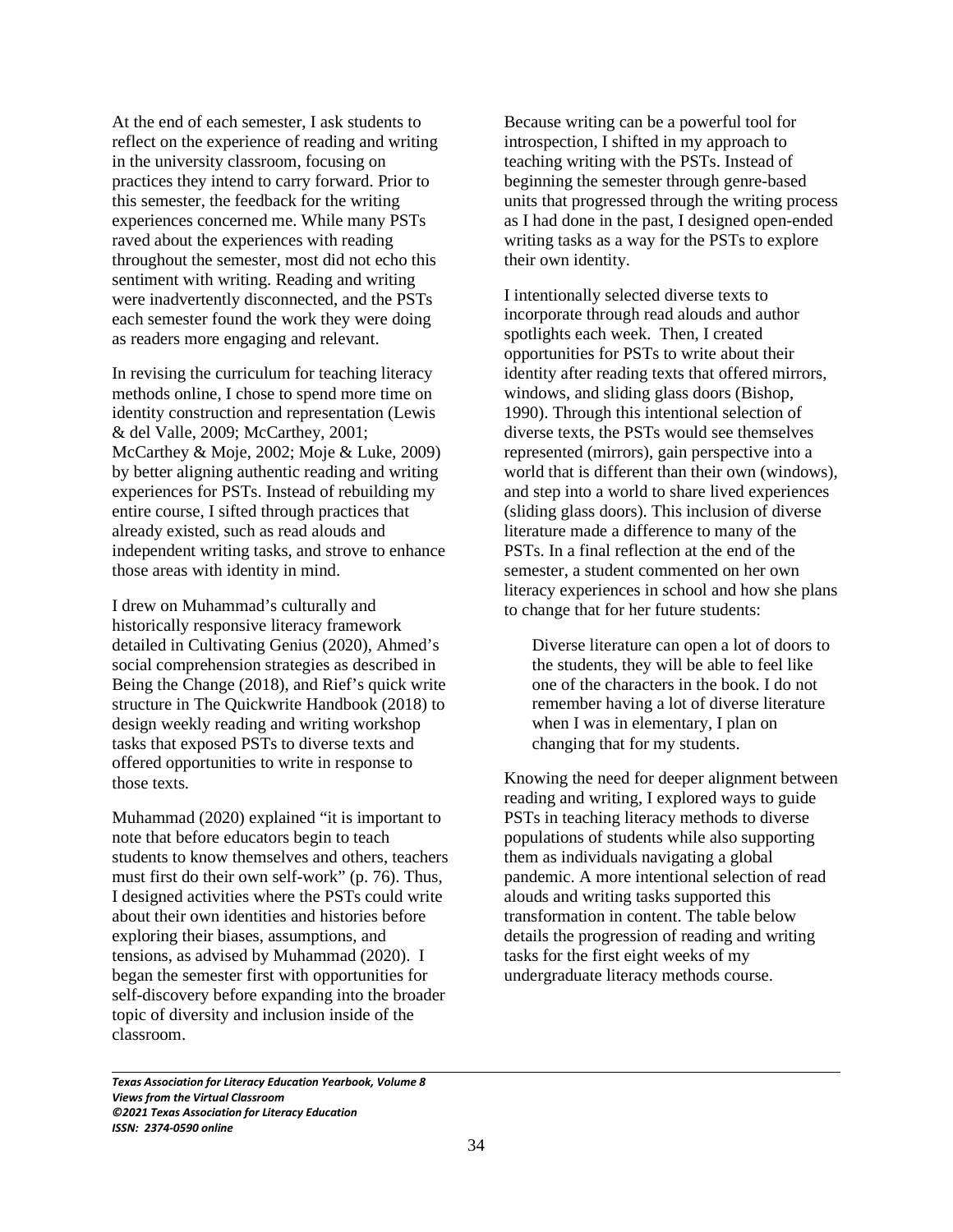# **Table 1**

*Reading and Writing Workshop Tasks*

| Week           | <b>Reading Workshop Read Aloud</b>                                                                      | <b>Writing Workshop Task</b>                       |
|----------------|---------------------------------------------------------------------------------------------------------|----------------------------------------------------|
| $\mathbf{1}$   | The Day You Begin by Jacqueline<br>Woodson                                                              | Identity Web (Ahmed, 2018)                         |
| $\overline{2}$ | The Undefeated by Kwame Alexander                                                                       | <b>Six Word Memoir</b>                             |
| 3              | My Name is Yoon by Helen Recorvits<br>Your Name is a Song by Jamilah<br>Thompkins-Bigelow               | Name Stories (Muhammad, 2020)                      |
| $\overline{4}$ | Where are You From by Yamile Saied<br>Mendez<br>Where I'm From by George Ella Lyon                      | Where I'm From Poem (George Ella<br>Lyon)          |
| 5              | <i>Ish</i> by Peter Reynolds<br>How to Paint a Donkey by Naomi<br>Shihab Nye                            | Lift a Line (Rief, $2018$ )                        |
| 6              | I am Every Good Thing by Derrick<br><b>Barnes</b><br>Hair Love by Matthew Cherry and<br>Vashti Harrison | Social and Cultural Identities Quick<br>Write      |
| 7              | The Hill We Climb by Amanda Gorman                                                                      | Personal Biases and Assumptions<br>Quick Write     |
| 8              | Home by Warsan Shire                                                                                    | Tensions with racism and oppression<br>Quick Write |

The first week of class, the PSTs listened to Jacqueline Woodson read her lyrical picture book titled *The Day You Begin* (2018). This text celebrates uniqueness and differences among individuals. The PSTs were asked the following guiding questions: What does identity mean? What makes up a person's identity? What identities are represented through the characters

*Texas Association for Literacy Education Yearbook, Volume 8 Views from the Virtual Classroom ©2021 Texas Association for Literacy Education ISSN: 2374-0590 online*

 $\overline{\phantom{0}}$ 

in the book? Then, the PSTs were asked to create Identity Webs, a social comprehension strategy presented by Ahmed (2018) to capture their own identity, coupled with a quick write about who they are. See Figure 1 as an example of my own identity web that was shared with students.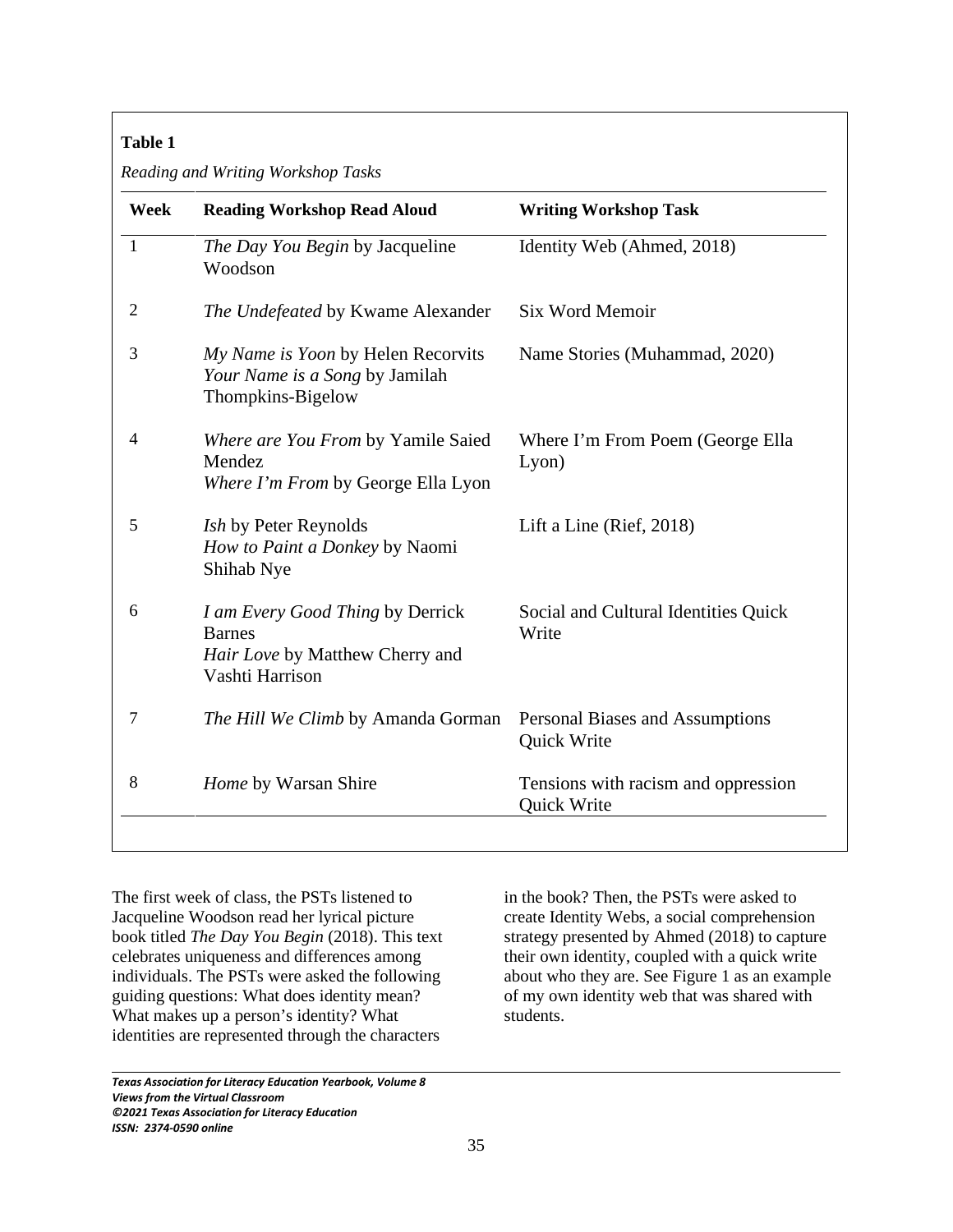

The second week, the PSTs listened to Kwame Alexander read his poetic picture book, *The Undefeated*. The PSTs were asked to reflect on the importance of texts that help us redefine ways we share about critical moments in history and create more inclusive classrooms that value and celebrate diversity. Then, they each worked through a process of writing six word memoirs to capture who they are as individuals.

The third week, we focused on our names. The PSTs listened to two beautifully diverse picture books: *My Name is Yoon* by Helen Recorvits and *Your Name is a Song* by Jamilah Thompkins-Bigelow. Then, they wrote their own name stories in their journal. This task led to our

fourth week where we wrote our own Where I'm From poems after listening to the picture book *Where are You From* by Yamile Saied Mendez and the poem *Where I'm From* by George Ella Lyon.

The fifth week began with two read alouds: The picture book *Ish* by Peter Reynolds and the poem *How to Paint a Donkey* by Naomi Shihab Nye, which both highlight feelings of inadequacy and the beauty of imperfection. After listening to the texts read aloud, the PSTs completed a free write entry by lifting a line (Rief, 2018) from one of those texts. Due to the contextual setting of both texts, the literacy tasks helped move the work from who the PSTs were

*Texas Association for Literacy Education Yearbook, Volume 8 Views from the Virtual Classroom ©2021 Texas Association for Literacy Education ISSN: 2374-0590 online*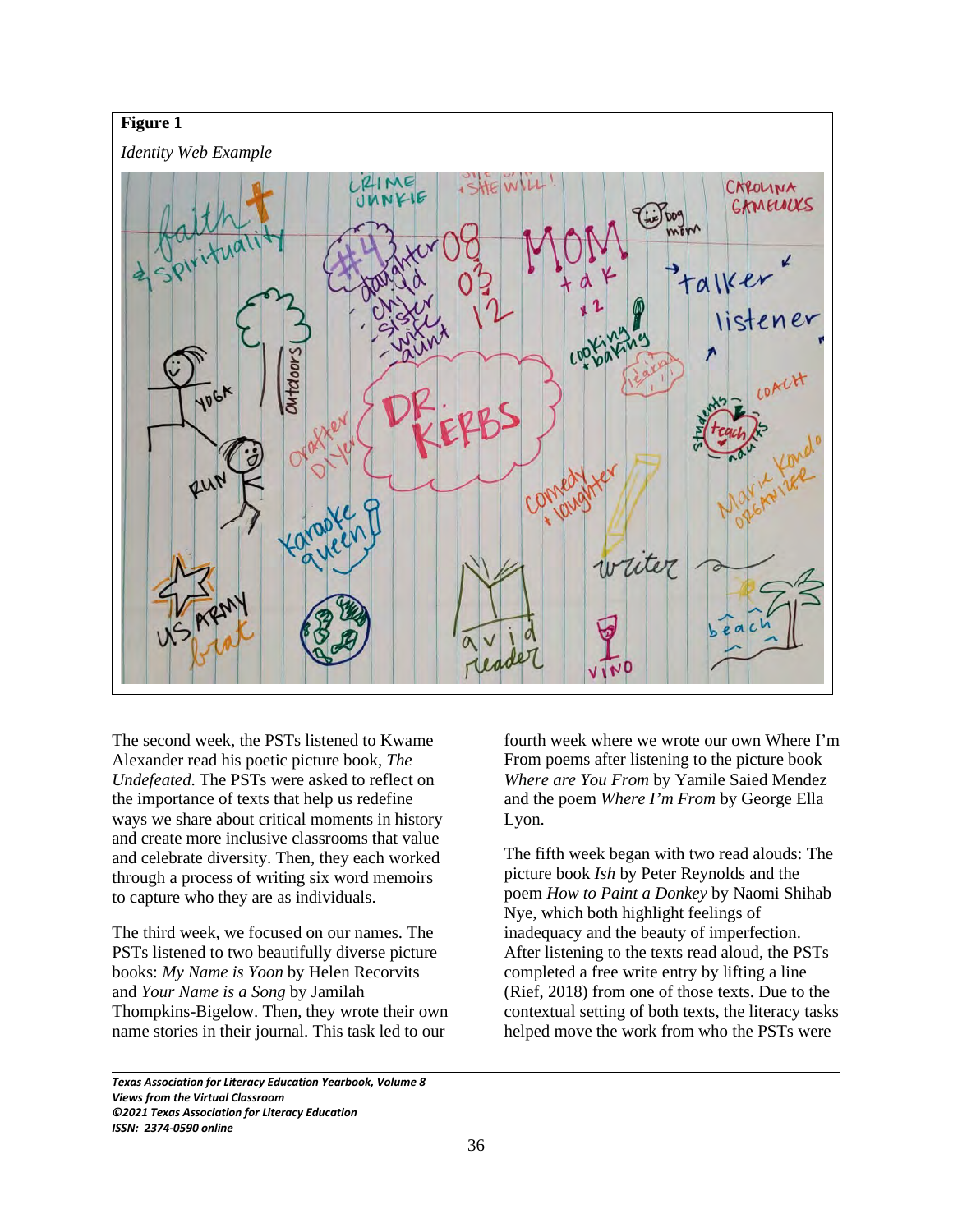as people and who they are as future literacy teachers.

The next three weeks focused on the PSTs social and cultural identity as they reflected on the following guiding questions: What is culture? How do I describe my cultural identity? How do my social identity factors shape my cultural identity? How does my cultural lens influence the way I will teach my students? During the sixth week, students listened to the picture books *I am Every Good Thing* by Derrick Barnes and *Hair Love* by Matthew Cherry and Vashti Harrison and completed a quick write entry about their own social and cultural identity.

The final two weeks concluded with two powerful poems, *The Hill We Climb* by Amanda Gorman and *Home* by Warsan Shire. Listening to these poems guided the examination of the PSTs personal biases and assumptions, as well as the exploration of tensions with racism and oppression. During those two weeks, the students completed quick writes reflecting on the ideas in the poems, then created a final product that captured their identity. The final products ranged in genre, structure, and language. Some PSTs wrote poems like Gorman and Shire, while others wrote personal essays.

The progression of activities across the semester allowed students to explore their own identities as individuals, readers, and writers, while also examining their personal biases and assumptions with critical social issues. In a final reflection on the writing tasks this semester, a student wrote:

We got to explore who we were and where we were from in a new light. I appreciated that we were always given examples of other's stories, so we had a sort of guideline to follow if needed. It was nice writing about diverse topics and some that were uncomfortable at times.

Muhammad (2020) urged for the construction and protection of a student's identity because "if they don't know themselves, others will tell

them who they are, in ways that may not be positive or accurate" (p. 70). From the beginning of the semester until the eighth week, the depth of writing increased as students read and wrote about critically important topics to construct their own identities as individuals and future literacy teachers.

# **Transformation of Context**

After transforming the content for my literacy methods course, I considered the context in which literacy activities would occur. The online platform posed a unique challenge as the literature written for teaching with a focus on identity and diversity had been selected in the context of in-person instruction and relied heavily on interactions and dialogue around important topics. Because all instruction for my class was in an asynchronous online format, many of the strategies I used in previous semesters or read about in existing literature needed to be adapted to fit the new digital context while still upholding the integrity of the strategy itself.

The read aloud was the foundation of the curricular redesign of my course. Each week, I selected a text for the read aloud that featured diverse characters and was written by a diverse author as detailed in Table 1. Because the course took place online, I used videos of the authors reading the texts themselves, whenever possible. In a brief recorded video posted on the university Learning Management System (LMS), I discussed the rationale for selecting the text, expressed important information about the author, and provided a few guiding questions for PSTs to consider as they listened to the text read aloud. I also embedded links to the author's website and purchasing options to encourage building classroom libraries of diverse texts.

Knowing the role of social spaces on the construction of identity (Gee, 2017; Kohnen, 2019; Nasir & Cooks, 2009) and aiming to promote collaboration and dialogue among the PSTs, I organized the class into five small

*Texas Association for Literacy Education Yearbook, Volume 8 Views from the Virtual Classroom ©2021 Texas Association for Literacy Education ISSN: 2374-0590 online*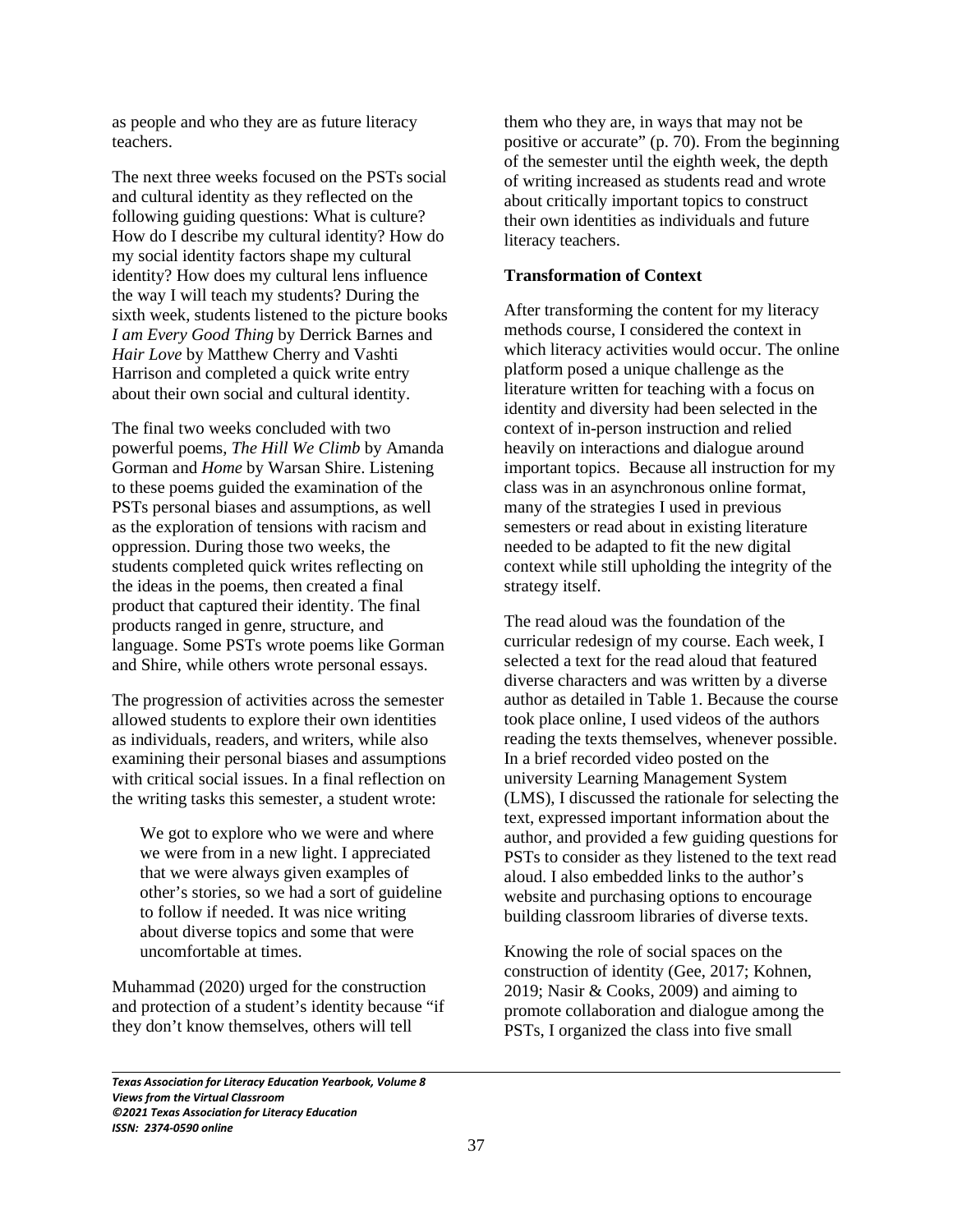groups. Each group met weekly to discuss the topic using video-conferencing apps, such as Zoom. The integration of virtual collaboration allowed students to have live interaction with others even though we were meeting asynchronously online. The PSTs also engaged in asynchronous discussion opportunities through Discussion Board on the LMS and other web-based discussion platforms, such as Padlet, Flipgrid, and Jamboard.

For writing, I designed tasks in response to the text selection for the week and in support of the construction and representation of their identities, as described in Table 1. Each week, I

shared examples of my own writing, modeling writing possibilities and the construction of my own identity, while situating the authentic writing tasks in the real world. The figure below is an excerpt from the second week of class when we wrote six word memoirs. Building on the idea of cognitive apprenticeship (Collins, Brown, & Holum, 1991), I made my writing process and thinking about my own identity clear and explicit using both video and written examples within the weekly online modules in our course LMS. I also embedded hyperlinks to additional real world examples of six word memoirs, like those captured by the *New York Times* during the pandemic.

# **Figure 2**

## *Modeled Writing Example*

#### Writing Workshop- Six Word Memoirs A



and the matrice of this week, we will be focusing on a creative writing piece that combines poetry with memoir, called Six Word Memoirs. You can read examples of six word memoirs here. You might also enjoy reading this opinion piece from the New York Times that captured six word memoirs about the pandemic here six word memoir is only six words that capture who you are or what you believe. You can use the following steps below to create your own six word memoir. All of

hese steps should be kept in your writing journal.

Take a minute to think about who you are as a person. You might begin jotting down things that make you interesting or unique. You might write down moments when you were most proud of yourself. You might think list things that you enjoy doing or things that make you happy. This could be just a list of different words or phrases that describe you. Resist the temptation to cross out, edit, or revise- just write. The goal should be quantity, so write as much as you can for about three minutes.

Example: mother, sister, wife, nature, outdoors, yoga, swimming, wine, dogs, puppies..

#### **Narrow Down**

Now that you have a long list, circle two or three words that really stand out to you. These are words that you could find yourself saying more about.

Example: mother, wine, dogs

#### **Free Write:**

Pick one item that you circled and begin free writing on that topic. The only rule is not not stop writing for at least two to three minutes. Write whatever comes to mind!

Example: Motherhood has been the hardest thing I've ever had to do but it's also the most rewarding. My day revolves around these little humans. I question ever decision I make, only wanting to do what is best for them. I constantly worry about the type of people they will become and the types of decisions they will make when I'm not around. My heart is filled by them. So much love that I never even knew was possible. How can something be so rewarding and so exhausting at the same time?..

#### Synthesize

 $\overline{\phantom{0}}$ 

Now look back at your free write entry and think about the essence of your topic. Combine the ideas into one coherent whole about what that topic means to you.

### Example: Motherhood is really hard but rewarding

#### **Revise into Six Words:**

Now take that synthesis and revise it so it becomes six words. Think of this as a slogan of sorts. There is no right answer for this!

Example: So much love, So little sleep.

In connection to the weekly read aloud and guiding questions, the PSTs wrote in response to the specific writing task, uploading their writing in a digital journal on our course LMS. Students

had the option of keeping a paper journal and uploading photos each week or typing directly into the journal. The journal was only visible to me and the student, and I read and gave

*Texas Association for Literacy Education Yearbook, Volume 8 Views from the Virtual Classroom ©2021 Texas Association for Literacy Education ISSN: 2374-0590 online*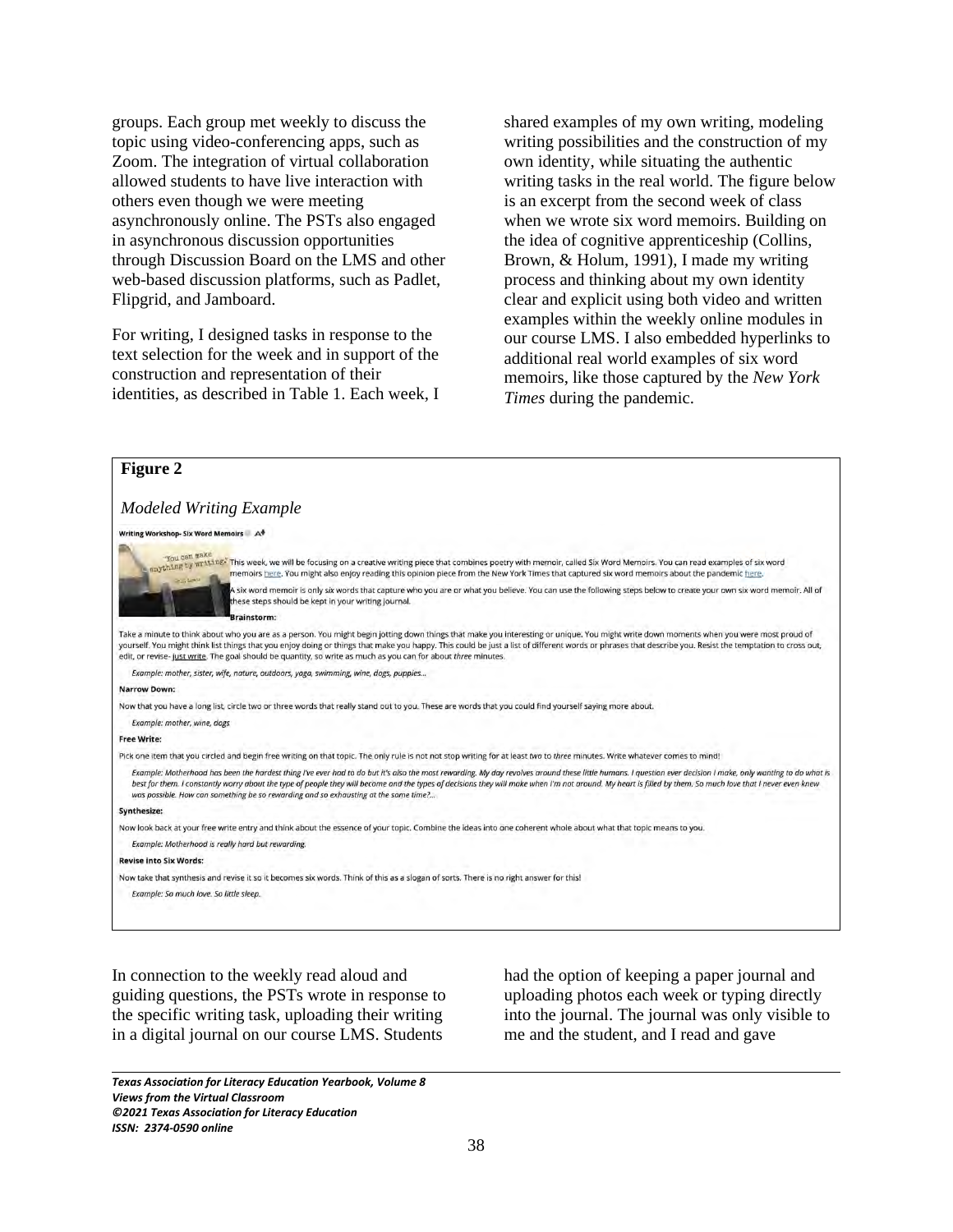feedback on individual entries weekly. In a final reflection at the end of this semester, many students shared that the writing journal allowed them to take a break from academic writing and to begin to enjoy writing, especially because it was kept in a private online space. In fact, one student wrote:

I realized I had not written for joy in a long time, I mainly wrote because I had to for assignments. Throughout the semester I found myself writing in a way I hadn't in a long time. When I was younger, we had a little more freedom with writing and now in college I find myself trying so hard to sound smart and to write the right thing. The writing journals helped me write freely again.

During the fifth and tenth week of the semester, the PSTs participated in a writing celebration on Flipgrid, an online video discussion platform (see Figure 3). I asked the PSTs to select a piece that carried gravity for them and read aloud the piece. The PSTs had the option of focusing the camera on the piece of writing or their face as they read. I also shared my writing aloud as I was writing alongside the PSTs each week

# **Figure 3**

 $\overline{\phantom{0}}$ 

*Flipgrid Writing Celebration Prompt* 

# **Week 5 Writing Celebration &**

22 responses - 204 views - 49 comments - 4.8 hours of engagement

Choose a writing piece that has carried gravity for you so far this semester. Take a deep breath and harness some courage and bravery. Sharing our writing out loud is deeply personal, but also very rewarding!

In two minutes or less, read your writing aloud to the group.

After you finish, celebrate your bravery, then, provide specific feedback to the other writer's in our class on their writing.

As a writing community, we took the time to listen to each other's writing and leave positive feedback. For example, in the first writing celebration, a student read her original "Where I'm From" poem, and her classmate commented, "I like how soothing your voice is when reading your poem." Then, in the second celebration, a student read her piece about her name, and many students commented praising her for being vulnerable in sharing her story. One student's

*Texas Association for Literacy Education Yearbook, Volume 8 Views from the Virtual Classroom ©2021 Texas Association for Literacy Education ISSN: 2374-0590 online*

comment said, "I love that your first, middle, and last name have an amazing story how you got them. Names are so special, thank you for sharing how you got your name!"

The writing celebrations allowed the PSTs to share more about themselves and their identity, which was even more important since we were not physically present in a classroom this semester. In each celebration, the PSTs would reveal intimate details about their lives in the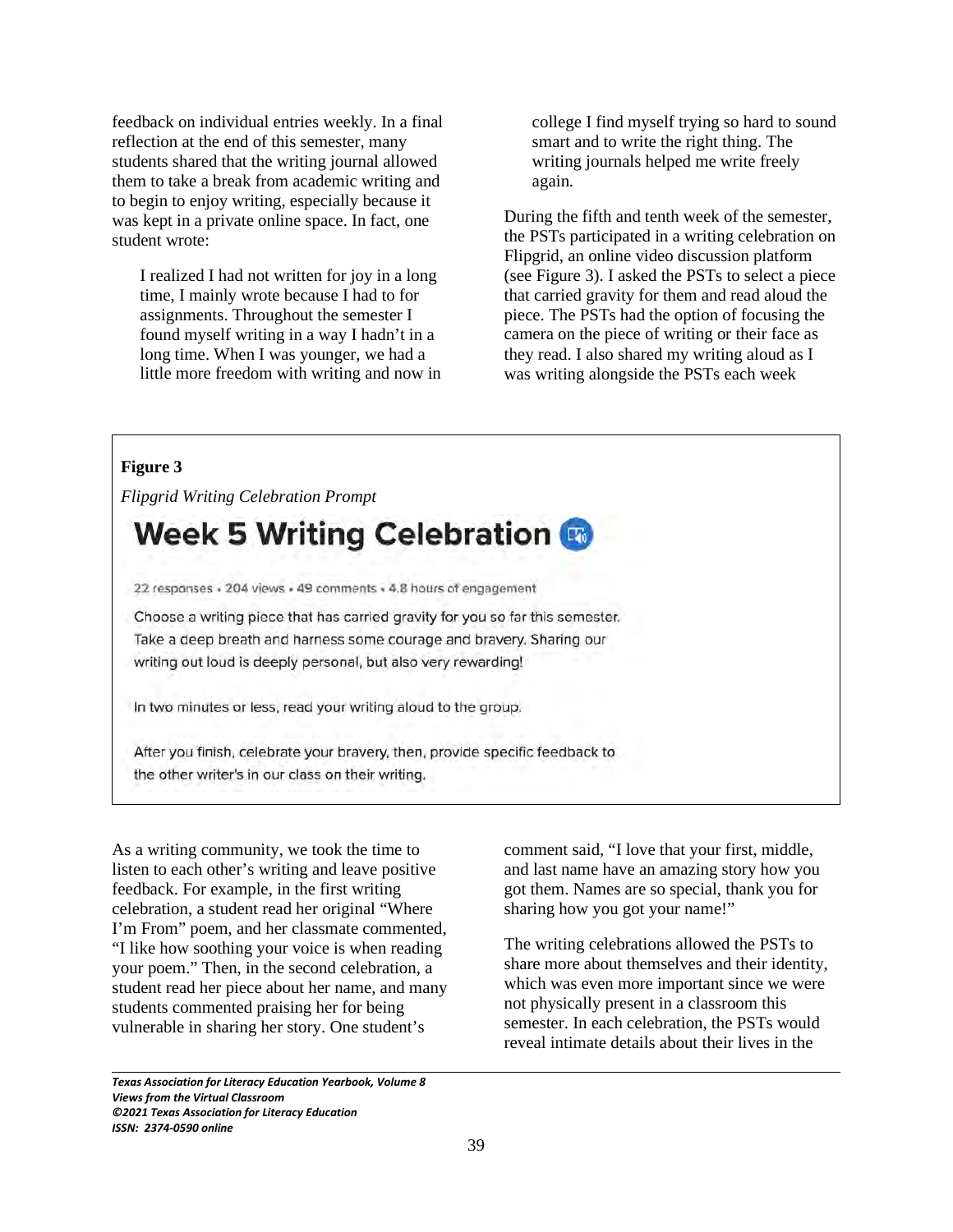pieces they chose to read aloud. In the second celebration, a student commented on a video of an original poem being read aloud and said:

Wow! I loved your poem! I love these writing celebrations because I feel like I get to know my classmates better. After hearing your poem, I feel like we have a common belief! Awesome poem, I could tell it was from the heart!"

In shifting my class online, I wanted to create a vibrant community that reflected qualities of good literacy instruction but also embraced digital platforms to enhance those experiences. In striving toward a focus of identity and representation, I incorporated read alouds, small group discussions, writing opportunities, and writing celebrations in an online context using a variety of digital tools and platforms.

# **Reflective Thoughts**

After this semester, I have expanded my understanding of what is essential for teaching literacy, both with PSTs and elementary students. There is so much promise in the inclusion of read alouds and writing opportunities to explore our own identities and the cultures of others. The PSTs engaged in authentic literacy practices focused on identity and diversity, while also developing a repertoire of strategies to use in their future literacy classroom.

In speaking directly to literacy teacher educators, Spitler (2011) argued that we must look closely at our curriculum and teaching spaces because PSTs deserve "education

programs that focus on the personal and professional identity development needed to consciously and confidently implement instruction that supports … literacy development" (p. 314). After a year of uncertainty, fear, and isolation from a global pandemic, literacy became a tool for my PSTs to process, discover, and explore.

Not only did the first eight weeks of the semester support the construction of identity and exploration of critical issues relating to diversity, equity, and inclusion, but this time also built momentum for literacy into the semester. There was an undeniable energy because the literacy work was deeply aligned to topics that mattered.

Through this redesign, I also learned much more about my students early in the semester from their writing because the focus on identity created an environment where PSTs could see themselves as members of a literacy community. Our relationship was forged from intimate details of who they were as people. Because I also shared my writing and was actively present throughout the semester, they knew me on an intimate level, too. Compared to my experience in previous semesters, the distance behind a screen worked in our favor; PSTs shared more and wrote more.

The transformation of this course and my own personal pedagogy provides promise beyond just the scope of online education. Not only are authentic literacy experiences possible in an online format, but they are even more meaningful when centered around identity construction and representation.

## **References**

**\_\_\_\_\_\_\_\_\_\_\_\_\_\_\_\_\_\_\_\_**

Bishop, R. S. (1990). Mirrors, windows, and sliding glass doors. *Perspectives: Choosing and Using Books for the Classroom*, 6(3), ix-xi.

*Texas Association for Literacy Education Yearbook, Volume 8 Views from the Virtual Classroom ©2021 Texas Association for Literacy Education ISSN: 2374-0590 online*

Ahmed, S. K. (2018). *Being the change: Lessons and strategies to teach social comprehension*. Heinemann.